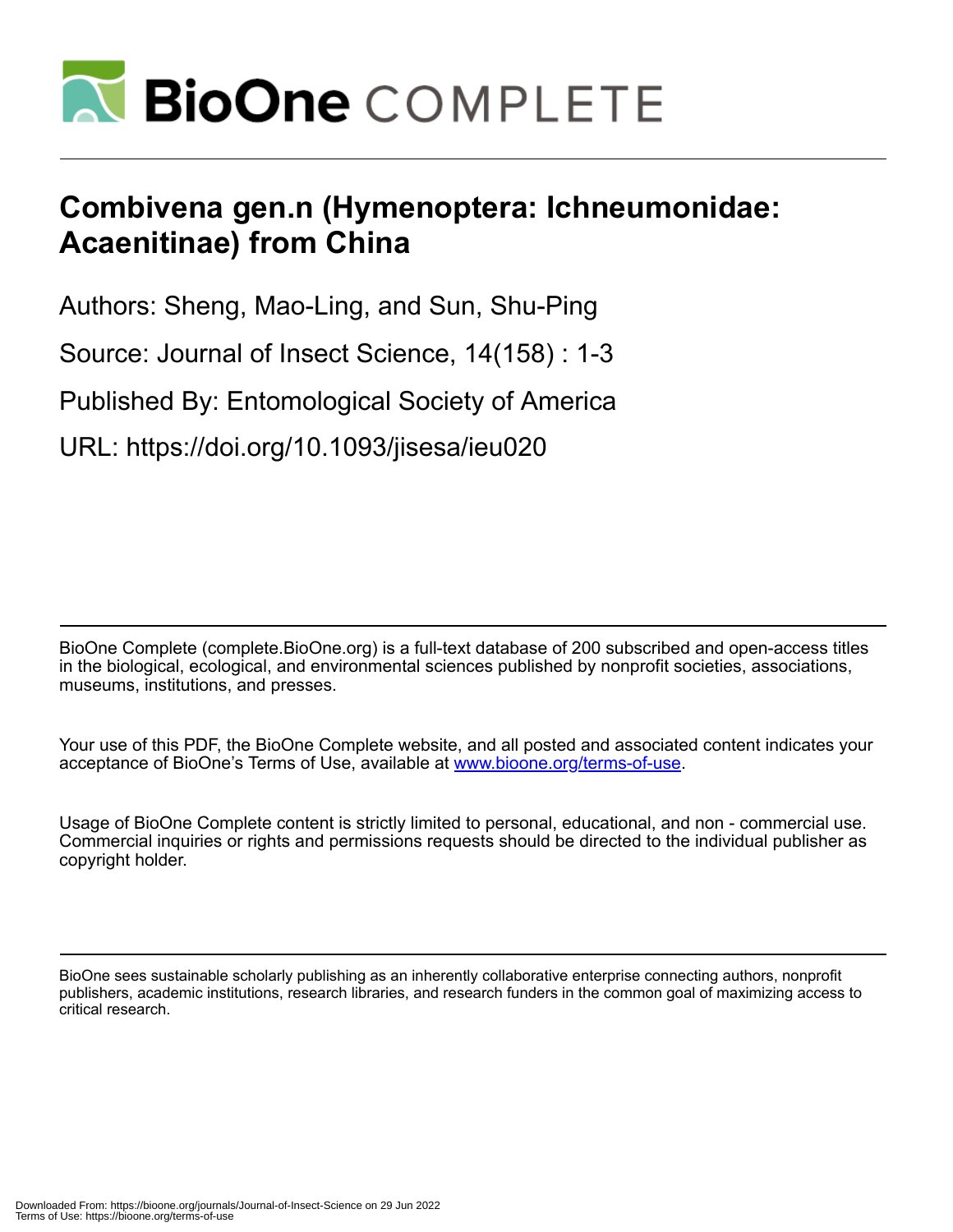## **RESEARCH**

## Combivena gen.n (Hymenoptera: Ichneumonidae: Acaenitinae) from China

## Mao-Ling Sheng<sup>1,2</sup> and Shu-Ping Sun<sup>1</sup>

<sup>1</sup>General Station of Forest Pest Management, State Forestry Administration, Shenyang, Liaoning 110034, China <sup>2</sup>Corresponding author, e-mail: shengmaoling@163.com

Subject Editor: Andrew Deans

J. Insect Sci. 14(158): 2014; DOI: 10.1093/jisesa/ieu020

ABSTRACT. Combivena Sheng & Sun, gen.n. and Combivena sulcata Sheng & Sun, sp.n. belonging to Acaenitinae of family Ichneumonidae (Hymenoptera), collected from Qinghai Province, China, are described and illustrated.

Key Words: Combivena, new genus, new species, taxonomy, China

Subfamily Acaenitinae belonging to the family Ichneumonidae (Hymenoptera) has been traditionally classified into two tribes, the Acaenitini and Coleocentrini ([Townes 1971;](#page-3-0) [He et al. 1996;](#page-3-0) [Yu et al.](#page-3-0) [2005;](#page-3-0) [Lee and Lee 2009](#page-3-0); [Sheng and Sun 2009, 2010a, b;](#page-3-0) [2013](#page-3-0); [Yu et al.](#page-3-0) [2012\)](#page-3-0). [Wahl and Gauld \(1998\)](#page-3-0) suggested that "use of the two tribes be discontinued." [Castillo et al. \(2011\)](#page-3-0) followed the opinion of Wahl and Gauld.

Acaenitinae comprises 27 genera ([Yu et al. 2012\)](#page-3-0). Seventeen genera have been reported in China ([Sheng 2002;](#page-3-0) [Sheng and Sun 2009,](#page-3-0) [2010b;](#page-3-0) [Yu et al. 2012\)](#page-3-0), of which two genera, Cumatocinetus [Sheng 2002,](#page-3-0) Dentifemura [Sheng and Sun \(2010b\),](#page-3-0) were reported by the authors. The subfamily was reported for the first time from South America by [Castillo et al. \(2011\).](#page-3-0)

The prominent feature of Acaenitinae is the female: very large subgenital plate, triangular in lateral view, and the apex surpassing metasomal apex. The status of the genera was elucidated by [Sheng and Sun](#page-3-0) [\(2010a\)](#page-3-0) and [Townes \(1971\).](#page-3-0)

The hosts of Acaenitinae mainly are woodborers [\(Sheng and](#page-3-0) [Sun 2009](#page-3-0), [2010a, b](#page-3-0); [Yu et al. 2012\)](#page-3-0). [Shaw and Wahl \(1989\)](#page-3-0) reported that Acaenitus dubitator (Panzer) is a koinobiont endoparasitoid of the larva of an endophytic beetle, Cleonis piger (Scopoli) (Curculionidae). Jezarotes levis Sheng 1999 parasitizing Carcilia sp. (Curculionidae) was discovered while the trunks of Quercus wutaishanica Blume were dissected in Xinbin County, Liaoning Province, China.

In this article, one new genus and its type species, collected in Huzhu County, Qinghai Province, China, are described.

## Materials and Methods

The only known specimen of the new species was collected with intercept trap ([Li et al. 2012](#page-3-0)) in the forest of Beishan Forestry Farm, Huzhu County, Qinghai Province, China. The forest composed of mixed deciduous angiosperms and evergreen conifers, mainly comprising Betula platyphylla Sukatschev, Picea wilsonii Masters, Pinus tabulaeformis Carriére, Sabina przewalskii (Komarov) W. C. Cheng & L.K. Fu, Salix sp., Ribes sp., Sorbus sp., Cotoneaster sp., and Philadelphus sp.

Images of whole bodies were taken using a CANON Power Shot A650 IS (www.web.canon.jp). Other images were taken using a Cool SNAP 3CCD (www.photomet.com) attached to a Zeiss Discovery V8 Stereomicroscope (www.zeiss.de) and captured with QCapture Pro version 5.1 (www.QIMAGING.COM). Morphological terminology is mostly based on [Gauld \(1991\)](#page-3-0). Wing vein nomenclature follows Mason [\(1986](#page-3-0), [1990](#page-3-0)).

Type specimens are deposited in the Insect Museum, General Station of Forest Pest Management, State Forestry Administration, Shenyang, People's Republic of China.

Nomenclature. This article and the nomenclature it contains have been registered in ZooBank (<www.zoobank.org>). This LSID number is urn:lsid:zoobank.org:pub:7E0DB228-FFB7-4105-A80F-E602695A9BDC. Description.

Combivena Sheng & Sun, gen.n.

**Diagnosis.** Fore wing length  $\sim$ 10 mm. Clypeus without subapical transverse ridge, apical half flat, apical margin thin, and even arched forward. Labrum crescentic. Mandible small, strongly narrowed toward apex, and lower tooth evidently longer than upper tooth. Cheek with subocular sulcus. Malar space longer than basal width of mandible. Gena distinctly swollen. Frons with median longitudinal carina. Occipital carina complete, medially evenly arched upward. Anterior portion of mesoscutum almost vertical and median lobe with median longitudinal groove. Notaulus very strong, reaching beyond center of mesoscutum. Lower-posterior portion of mesopleuron convex, ridge shaped. Mesosternum ([Fig. 6](#page-2-0)) with wide median longitudinal groove. Areolet absent. Vein 2rs-m disappeared. Rs combined with M far distal of 2m-cu. 2m-cu with one bulla. Apical edge of fore tibia with a distinct tooth at outer side. All tarsal claws with a median tooth on mesal side. Propodeum completely areolated, separated dorsal, and posterior surfaces by posterior transverse carina. First tergum ([Fig. 10\)](#page-2-0) evenly narrow toward base. First sternite reaching 0.4 distance from base to spiracle, subbase evenly convex, and without hair. Ovipositor compressed, without nodus, apical portion of ventral valve with weak longitudinal ridges.

Type species. Combivena sulcata Sheng & Sun, sp.n.

Distribution. There is a single Chinese species, described in the Description.

Etymology. The name of the new genus is based on the combination of fore wing vein  $rs+RS$  and M. The gender is feminine.

Remarks. Combivena may be separated from all other genera of the Acaenitinae by the combination of the following characters: 1) Clypeus without preapical transverse ridge and apicomedian tooth, 2) fore wing with vein 2rs-m disappeared, 3) fore wing 2 m-cu with one bulla, 4) all tarsal claws with an acute accessory tooth, and 5) premedian swollen part of the first sternite smooth, without hair. It is quite similar to Arotes Gravenhorst 1829 but can be distinguished from the latter by: apical portion of clypeus flat or slightly concave, without preapical transverse ridge; area superomedia approximately as long as wide; apex of front tibia with a strong tooth [\(Fig. 9\)](#page-2-0); fore wing vein 2rs-m obliterated by combination of  $rs+RS$  and M [\(Fig. 8](#page-2-0)); 2m-cu with one bulla; and meso-sternum with broad median longitudinal groove [\(Fig. 6](#page-2-0)). Arotes:

V<sup>C</sup> The Author 2014. Published by Oxford University Press on behalf of the Entomological Society of America.

This is an Open Access article distributed under the terms of the Creative Commons Attribution Non-Commercial License (http://creativecommons.org/licenses/by-nc/4.0/), which permits non-commercial re-use, distribution, and reproduction in any medium, provided the original work is properly cited. For commercial re-use, please contact journals.permissions@oup.com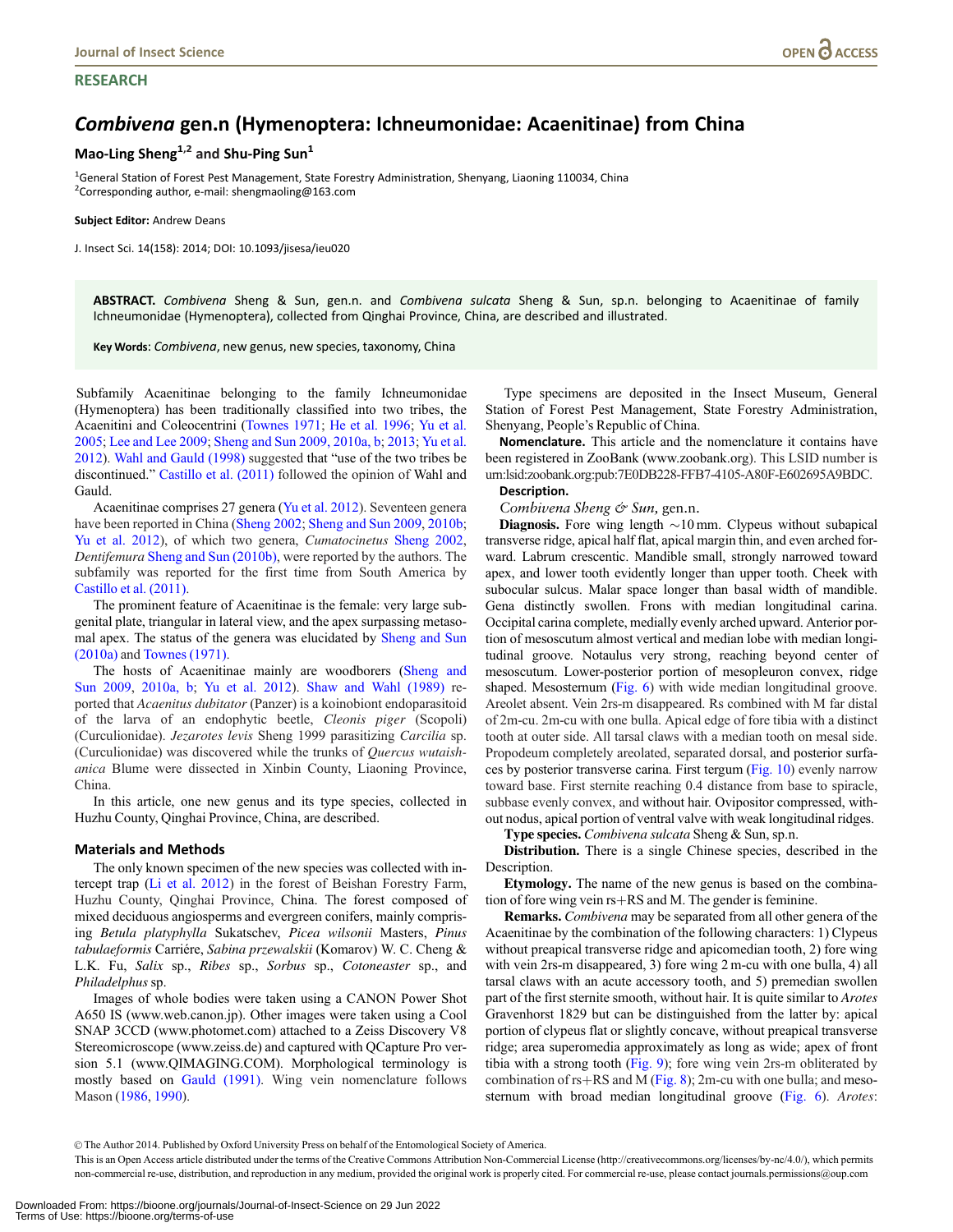<span id="page-2-0"></span>

Figs. 1-11. Combivena sulcata Sheng & Sun, gen. and sp.n., Female. Holotype. (1) Body, lateral view. (2) Head, anterior view. (3) Head, dorsal view. (4) Mesoscutum. (5) Mesopleuron. (6) Mesosternum. (7) Propodeum. (8) Wings. (9) Apex of front tibia and base of first tarsomere. (10) First tergum. (11) Second to third terga.

clypeus with preapical transverse ridge; area superomedia longer than wide; apex of front tibia without tooth; fore wing vein 2rs-m distal of 2m-cu by 0.3–0.8 its length; 2m-cu with two bullae; and mesosternum normal, without broad median longitudinal groove.

Combivena sulcata Sheng & Sun, sp.n. (Figs. 1–11). Etymology. The name of the new species is based on the median longitudinal groove of mesosternum.

Type Material. Holotype, female, China: Beishan Forest Farm, 2,366 m, Huzhu County, Qinghai Province, 7 June 2010, leg. Mao-Ling Sheng.

**Description.** Female. Body length  $\sim$ 11.0 mm. Fore wing length  $\sim$ 10.0 mm. Ovipositor sheath length  $\sim$ 4.5 mm.

**Head.** Face  $\sim$ 1.5 $\times$  as wide as long, with dense punctures (Fig. 2), a "U-shaped" depression from lateral portion of antennal sockets to lower median portion of face; in "U-shaped" depression rough, with indistinct punctures; upper-lateral portions below antennal sockets and lower lateral portions above clypeal foveae with short, indistinct, transverse wrinkles. Upper lateral margin between antennal socket and eye deeply, longitudinally concave. Clypeal foveae small, almost circular, closed. Clypeus with subbasal transverse ridge, between ridge and clypeal suture densely, indistinctly punctate, nearly smooth between ridge and median portion; apical half smooth and shining, slightly rough near apical margin; and apical margin thin, even arched forward. Labrum crescentic  $\sim 0.4 \times$  as long as wide, with short, brown hairs. Mandible with distinct longitudinal lines; lower tooth  $\sim$ 2.2 $\times$  as long as upper tooth. Cheek with texture as that of face, with weak subocular sulcus. Malar space  $\sim$ 1.2 $\times$  as long as basal width of mandible. Gena almost shining, in lateral view  $\sim$  1.2 $\times$  as long as width of eye, with dense, distinct punctures, distance between punctures  $0.2-2.5 \times$  diameter of puncture.

Vertex (Fig. 3) with dense elongate punctures, denser than that of face. Lateral margin of lateral ocellus concave. Postero-ocellar line  ${\sim}0.7{\times}$  as long as ocularocellar line. Frons deeply concave, with dense transverse wrinkles; lateral margin more convex, with indistinct fine punctures. Antenna  $\sim$  7.5 mm, with 27 flagellomeres; apical truncations of basal nine flagellomeres sloping. Ratio of length of flagellomere 1:2:3:4:5 is 6.0:4.0:3.7:3.5:3.4. Occipital carina medially evenly arched upward.

Mesosoma. Pronotum with dense, distinct, sloping wrinkles; anterior and upper-posterior margins with dense indistinct punctures. Epomia short, laying aboard upper margin of pronotum. Propleuron with dense transverse wrinkles. Mesoscutum (Fig. 4) with dense punctures, distance between punctures  $0.2$  and  $0.5 \times$  diameter of puncture; median portion of posterior 1/3 with irregular wrinkles. Notaulus very strong, reaching to posterior 1/3 of mesoscutum. Hind margin of mesoscutum almost vertical. Scutoscutellar groove with oblique wrinkles and a median longitudinal ridge. Scutellum with dense punctures, subposterior portion more convex. Postscutellum smooth, shining, lateral margin with fine, indistinct punctures, posterior portion evenly oblique, anterior-lateral portion deeply concave. Upper-anterior portion of mesopleuron (Fig. 8) with distinct punctures, lower portion rough, with irregular punctures, punctures in the middle strongly coalescent appearing to be ruguloso-punctate; below subalar prominence with short longitudinal wrinkles; in front of speculum with oblique transverse wrinkles, below speculum with longitudinal wrinkles. Speculum shining, with fine transverse lines. Upper end of epicnemial carina approximately reaching level of 3/5 of front margin of mesopleuron, comparatively far distant from front margin. Mesosternum (Fig. 6) indistinctly punctate, submedian portion longitudinally convex. Metapleuron rough, with irregular reticulate wrinkles. Without